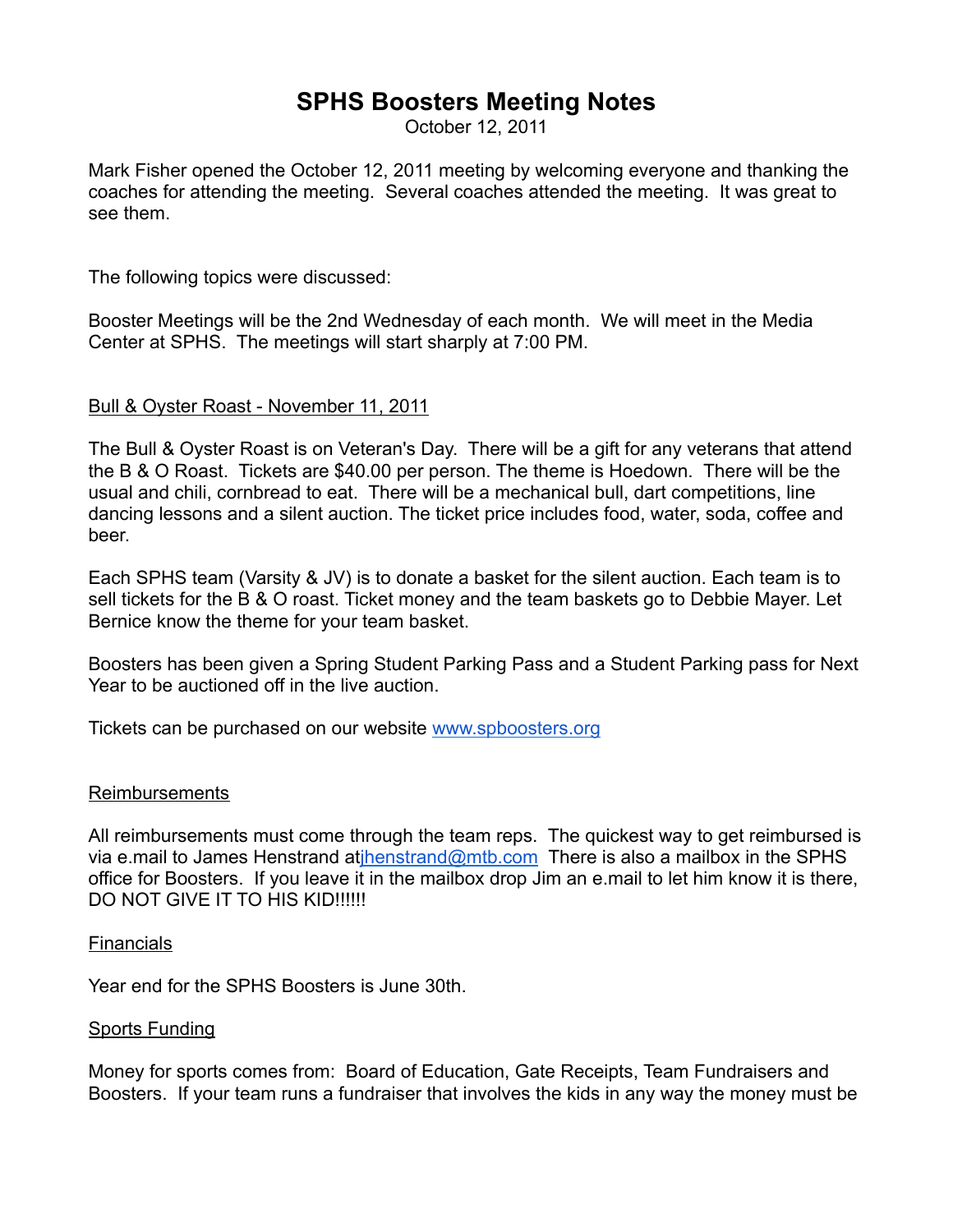depostied in your teams SPHS sports account. They are really cracking down on individual team accounts not being run through booster or school accounts.

## Concessions

When you volunteer to work the concession stand you need to cover the whole shift. Also if kids work in the concession stand they cannot handle money.

The Chic-Fil-A cow will be at the homecoming game from 6:00 - 6:30 PM. Both concessions stands will be open for the homecoming game.

## Membership

Our goal is to strive for 100% participation in boosters. If your team achieves this, they are given \$10.00 per player back to your team account. This is a lot easier than fundraising. Ex. JV and Varsity Field Hockey gets 100% - they have 44 girls combined - they receive \$440,00. If someone does not join please ask them. Some people do not understand that them not joining is costing your team X dollars. If there is a hardship discuss it with membership or have your team pay the fee. Most of the time this is well worth it.

## Team Game Schedules

You can access your team's game schedule at www.severnaparkhigh.digitalsports.com or going to the www.aacps.org website clicking on SPHS then Athletics.

# Discount Game Tickets

Discount passes for regular season games at SPHS are on sale at the ticket booth for \$30.00 for 10 games. You get a card for 10 entrance fees and each time you use it they punch your card.

# SPHS Hall of Fame

Hall of Fame inductees will be introduced homecoming weekend at half time of the football game. Homecoming will be the last weekend in October. The football team will play Meade HS. That will also be Senior Night for Football. It will be a great night to come out to SPHS. We will start off with our tribute to the senior. At half time the Hall of Fame inductees will be introduced and the homecoming court will be announced.

Hall of Fame inductees are listed on the website. The Hall of Fame Banquet will be the Saturday October 29, 2011 at Chartwell Country Club. Tickets are \$40.00 per person.

Karin Peterson will also be inducted into the Anne Arundel County Hall of Fame. Date to be announced.

# Winter Sports Registration